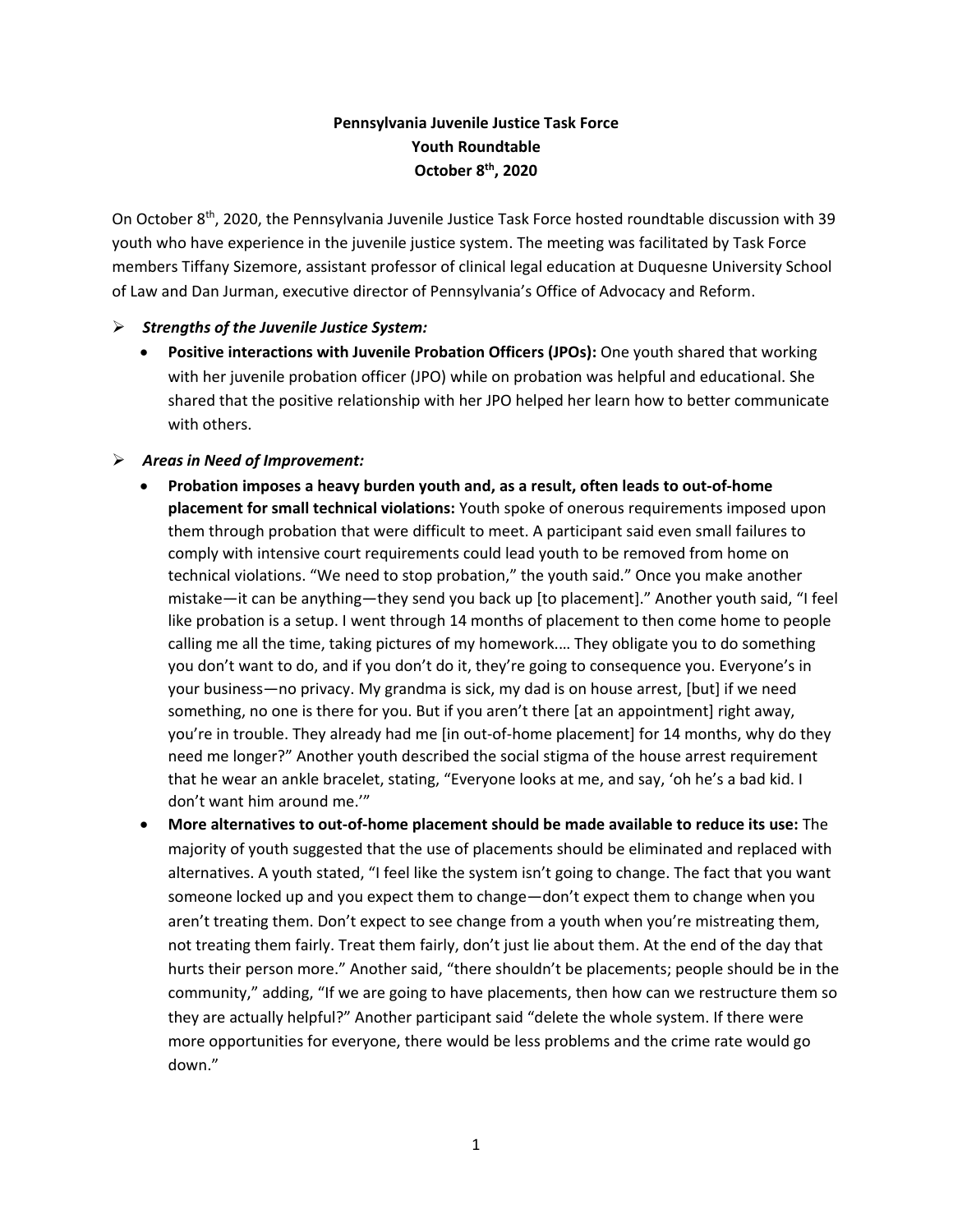- **Youth experience physical and emotional abuse in facilities:** Participants discussed accounts of abuse and "inhumane" practices they witnessed in facilities. One youth said, "in placement, I would see them choking up some of the kids in my class because a girl didn't want to return the chairs. I'd see a white guy choking up a girl. And when I'd try to speak out, they wouldn't let me make phone calls." Another shared, "I've witnessed staff hit a kid's face, spit in a kid's face, and then tell them to calm down. There were literally four staff to one kid and a knee on someone's neck." One participant said they've "worked with a number of girls who have been assaulted by a number of staff. It's a place to hold you, not a place to help you." Another person commented, "Both in the jails and placements I was in, they didn't treat me right. They mistreated me. They held me in solitary confinement."
- **Youth are often treated differently according to their race and gender:** Youth described disparate treatment in court and in facilities for youth of color. One said of another young person they knew in the juvenile justice system that "they adultified him because he was a big young black man. And they didn't take into consideration that there might be a misdiagnosis or missed diagnosis of mental health. They looked at the fact that he was involved with [the child welfare system] for many years, that he didn't have a stable home when they were considering his placement." Another youth described troubling interactions between male facility staff and female youth. "One thing that needs to be changed is male staff with females," they said. "Sometimes, I've seen male staff restrain a girl in nothing but a towel." Another youth said, "I had to get fully nude to be searched. That was hard to go through. I had to put up a front as a bad guy just so I wasn't perceived as being weak." Finally, several youth shared the same feeling that nothing will change in facility conditions, even when complaints are filed, including one youth who reported that a facility staff member told her, "file 10,000 grievances, nothing's going to happen."
- **Eliminate the practice of charging youth in adult court:** Youth who were tried in adult court specifically recommended eliminating the practice. "I wish I would have gone to the juvenile court system because you know in the adult system they treat you as an adult," one said, adding, "To drop down to juvenile [court jurisdiction], I had to plead guilty." Another participant shared that, "One of the court rationales of going to the adult system is because the placement providers don't have enough time to rehabilitate a young person. [But] placements [in the adult system] aren't currently set up to rehabilitate young people. We're saying if they can't get rehabilitated in placement … [Why are we] going to send them to adult court?"
- **Improve relationships between youth and juvenile justice stakeholders:** Several roundtable participants shared that they did not have positive interactions with judges, JPOs, and facility staff over the course of their involvement with the juvenile justice system. One participant commented that "judges like to shut children out and don't like to have the children speak. [I] felt neglected."
- **Justice system involvement leads to severe consequences for youth trying to obtain jobs, education and other life goals:** A youth said her sister applied for a job and was denied a job because of her record, adding "stop judging people for what they did in their past." Another youth said, "from where I'm from, once you become a felon, it's hard for you to get a job, to find